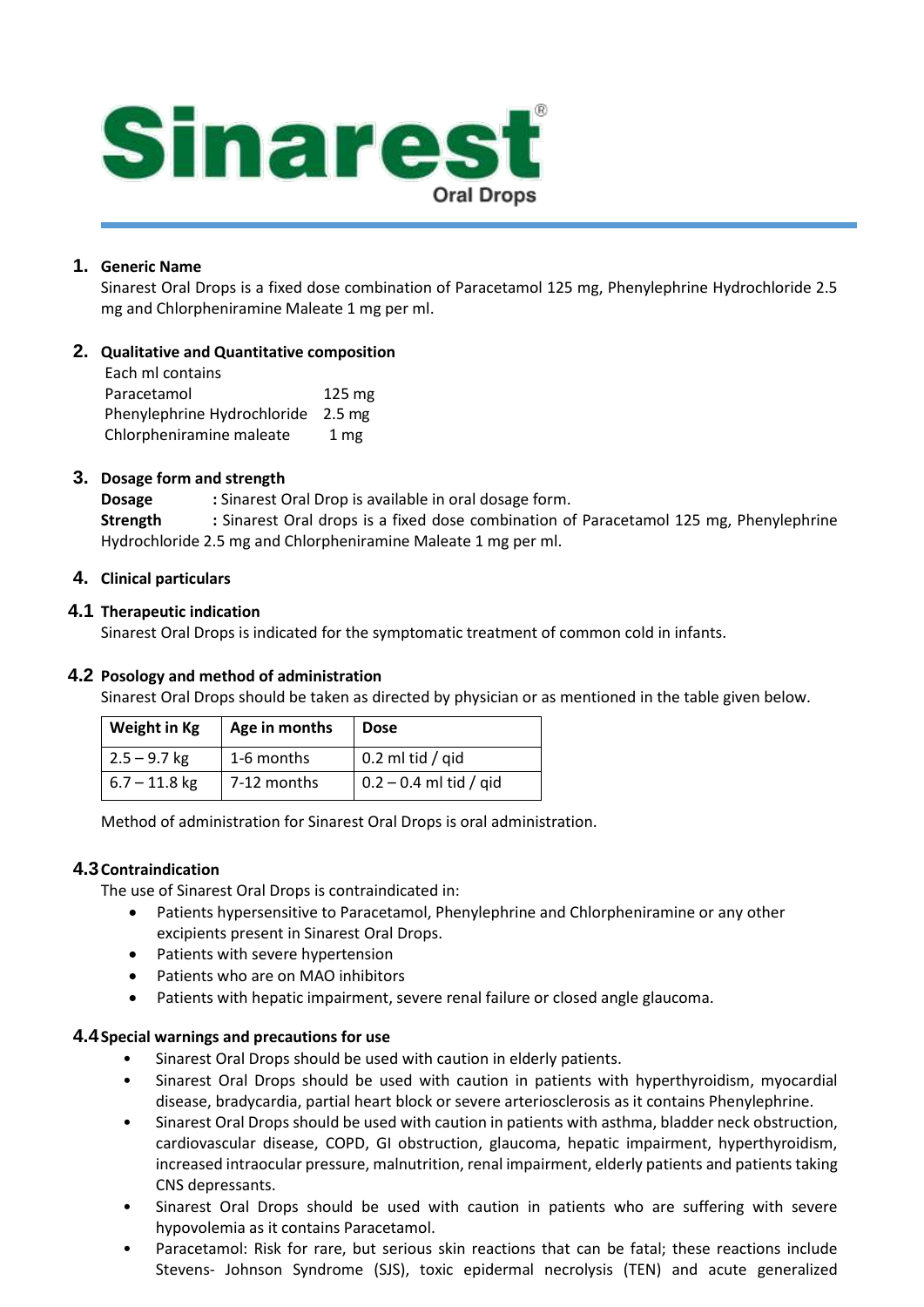exanthematous pustulosis (AGEP); symptoms may include skin redness, blisters and rash.

- It is advisable not to drive or operate machinery when on treatment with Sinarest Oral Drops.
- Use with caution in patients with Raynaud's phenomenon or diabetes. Patients with prostatic hypertrophy may have increased difficulty with micturition.
- Phenylephrine should be used with care in patients with closed angle glaucoma and prostatic enlargement.
- Chlorpheniramine, in common with other drugs having anticholinergic effects, should be used with caution in epilepsy and raised intra-ocular pressure including glaucoma; prostatic hypertrophy; severe hypertension or cardiovascular disease; bronchitis, bronchiectasis or asthma; hepatic impairment; renal impairment.
- Patients who are more likely to experience the neurological anticholinergic effects and paradoxical excitation (eg. increased energy, restlessness or nervousness) should not use with other antihistamine containing products, including containing cough and cold medicines.
- To be sold by retail on the prescription of R.M.P only.
- Risk of medication errors and hepatotoxicity: Take care when prescribing and administering Sinarest Oral Drops to avoid dosing errors which could result in accidental overdose and death.
- Sinarest Oral Drops contains Paracetamol which is associated with cases of acute liver failure, at times resulting in liver transplant and death. Most of the cases of liver injury are associated with the use of Paracetamol at doses that exceed the maximum daily limits, and often involve more than one Paracetamol-containing product.

**Box warning- Taking more than daily dose may cause serious liver damage or allergic reactions such as swelling of the face, mouth and throat, difficulty in breathing, itching and rash.**

## **4.5Drug interactions**

## **Below mentioned are the drug- drug interactions of Paracetamol:**

- Anticoagulant drugs (warfarin) dosage may require reduction if Paracetamol and anticoagulants are taken for a prolonged period of time.
- Paracetamol absorption gets increased by substances that increases gastric emptying, e.g. metoclopramide.
- Paracetamol absorption is decreased by substances that decreases gastric emptying, e.g. Propantheline, antidepressants with anticholinergic properties, and narcotic analgesics.
- The risk of paracetamol toxicity may be increased in patients receiving other potentially hepatotoxic drugs or drugs that induce liver microsomal enzymes such as alcohol and anticonvulsant agents.
- Paracetamol excretion may be affected and plasma concentrations altered when given with probenecid.
- Cholestyramine reduces the absorption of Paracetamol if given within 1 hour of Paracetamol.

#### **Below mentioned are the drug- drug interactions of Chlorpheniramine Maleate:**

- Drug-drug interactions of Chlorpheniramine Maleate may occur with CNS depressants as it may cause increased sedation.
- Drug-drug interactions of Chlorpheniramine Maleate may occur with MAO inhibitors as it cause increased anticholinergic effects.

#### **The below mentioned drug- drug interactions of Phenylephrine Hydrochloride have been noted:**

• Drug-drug interactions of Phenylephrine may occur with Monoamine Oxidase Inhibitors (MAOIs) or tricyclic antidepressants and an indirect or mixed-acting Sympathomimetic and may result in a hypertensive crisis.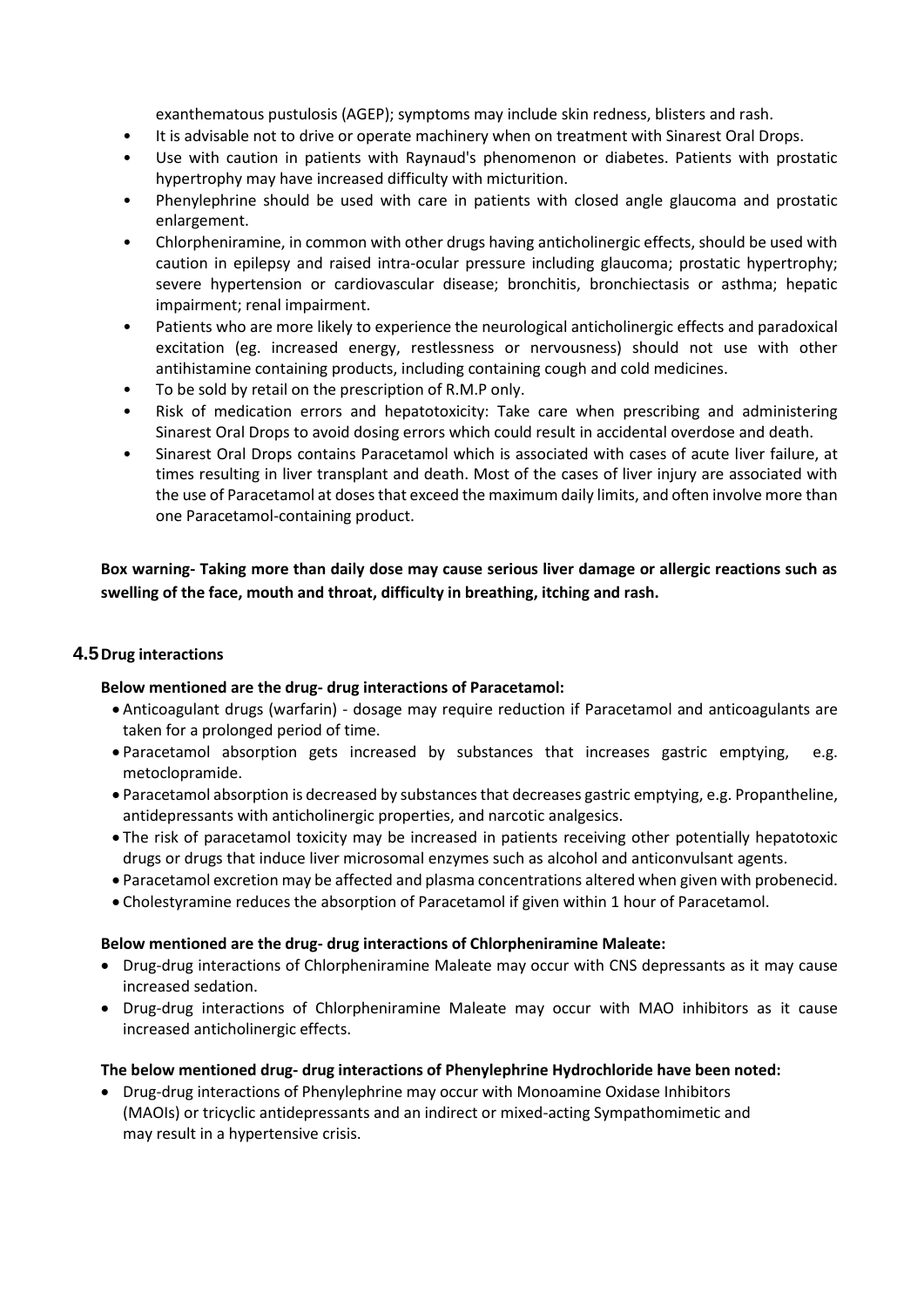### **4.6Use in special population**

- Pediatric: safe
- Geriatric: Elderly population may be at greater risk for the side-effects.
- Liver impairment: Use with caution. Consult physician before use.
- Renal failure: Use with caution.
- Pregnancy and lactation: US Food and Drug Administration (FDA) has specified Chlorphenamine Maleate as a pregnancy category B drug which indicates that animal and human studies have failed to demonstrate a risk to the fetus in any trimester. Paracetamol has been specified as a pregnancy category C drug which indicates that animal studies show an adverse effect on the fetus but there are no teratogenic studies of Paracetamol in pregnant women. Sinarest Oral Drops is recommended to be taken during pregnancy only under doctor's recommendation.

#### **4.7Effects on ability to drive and use machine**

It is advisable not to drive or operate machinery when on treatment with Sinarest Oral Drops.

#### **4.8Undesirable effects**

Below mentioned are the suspected adverse drug reactions of Paracetamol, Phenylephrine and Chlorpheniramine Maleate.

Below mentioned is the summary of adverse drug reactions which may occur due to Paracetamol: Paracetamol is safe as well as well tolerated drug and suspected adverse drug reaction are very rare and of mild intensity which are nausea, rashes or leukopenia. In very rare cases serious adverse drug reaction may occur including rash, itching/swelling (especially of the face/tongue/throat), severe dizziness and trouble breathing.

Below mentioned is the summary of adverse drug reaction which may occur due to Phenylephrine: Oral Phenylephrine hydrochloride may cause mild upset stomach, trouble sleeping, dizziness, light-headedness, headache, nervousness, shaking, dry mouth or fast heartbeat.

Below mentioned are the adverse drug reaction may occur due to Chlorpheniramine Maleate:

CNS: stimulation, sedation, drowsiness, excitability.

CV: hypotension, palpitations, weak pulse.

GI: epigastric distress, dry mouth, constipation.

GU: urine retention.

Respiratory: thick bronchial secretions.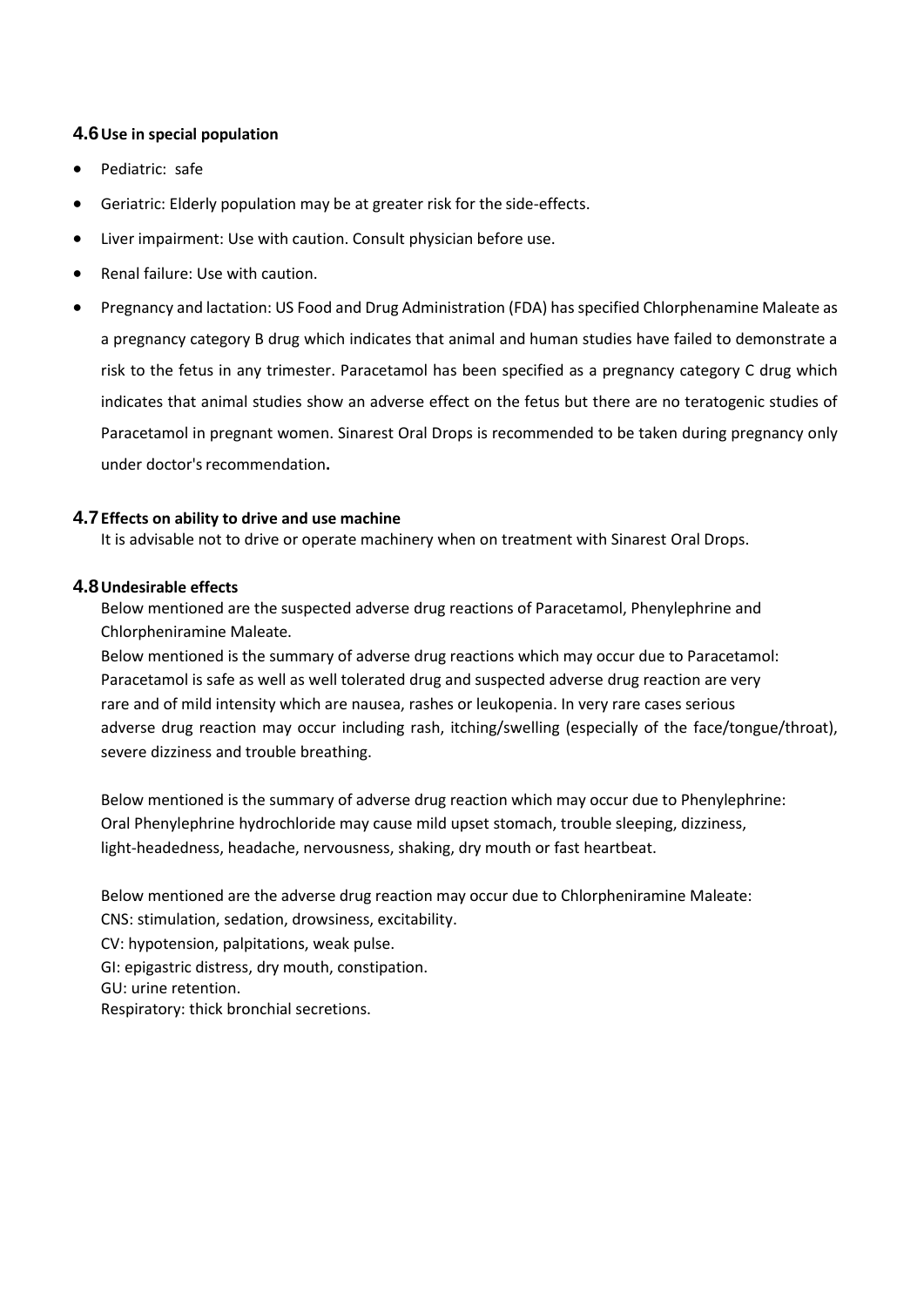### **4.9Overdose**

Initiate general symptomatic and supportive measures in all cases of overdosages where necessary as directed by the physician.

#### **5. Pharmacological properties**

#### **5.1Mechanism of action**

Paracetamol acts primarily in the CNS, increases the pain threshold by inhibiting both isoforms of cyclooxygenase, COX-1, COX-2, and COX-3 enzymes involved in prostaglandin (PG) synthesis. The antipyretic properties of acetaminophen are likely due to direct effects on the heat regulating centers of the hypothalamus resulting in peripheral vasodilation, sweating and hence heat dissipation.

Phenylephrine is indicated for the symptomatic relief from nasal congestion caused by the common cold. As a vasoconstrictor, Phenylephrine possesses both indirect and direct sympathomimetic effects. The dominant, direct effect is agonism at α1-adrenergic receptors located on capacitance blood vessels of the nasal mucosa, results in vasoconstriction, which limits the amount of fluid to enter the nose, throat, and sinus linings, and decreases inflammation of nasal membranes.

Chlorpheniramine maleate is a histamine H1 antagonist used in allergic reactions, hay fever, rhinitis, urticaria and asthma. The mechanism of action of Chlorpheniramine maleate is, it binds to the histamine H1 receptor. This blocks the action of endogenous histamine, which subsequently leads to temporary relief of the negative symptoms brought on by histamine. Chlorpheniramine, is a histamine H1 antagonist (or more correctly, an inverse histamine agonist) of the alkylamine class. It competes with histamine for the normal H1-receptor sites on effector cells of the gastrointestinal tract, blood vessels and respiratory tract. It provides effective, temporary relief of sneezing, watery and itchy eyes, and runny nose due to hay fever and other upper respiratory allergies.

#### **5.2Pharmacodynamic properties**

Paracetamol is a widely used analgesic and antipyretic drug that is used for the relief of fever, headaches, and other minor aches and pains. It is a major ingredient in numerous cold and flu medications and many prescription analgesics. It is extremely safe in standard doses, but because of its wide availability, deliberate or accidental overdoses are not uncommon. Paracetamol, unlike other common analgesics such as aspirin and ibuprofen, has no anti-inflammatory properties or effects on platelet function, and it is not a member of the class of drugs known as non-steroidal anti-inflammatory drugs or NSAIDs. At therapeutic doses Paracetamol does not irritate the lining of the stomach nor affect blood coagulation, kidney function, or the fetal ductus arteriosus (as NSAIDs can). Like NSAIDs and unlike opioid analgesics, Paracetamol does not cause euphoria or alter mood in any way. Paracetamol and NSAIDs have the benefit of being completely free of problems with addiction, dependence, tolerance and withdrawal. Paracetamol is used on its own or in combination with pseudoephedrine, Dextromethorphan, Chlorpheniramine, diphenhydramine, doxylamine, codeine, hydrocodone, or oxycodone.

Phenylephrine is a powerful vasoconstrictor. It is used as a nasal decongestant and cardiotonic agent. Phenylephrine is a postsynaptic  $\alpha$ 1-receptor agonist with little effect on  $\beta$ -receptors of the heart. Parentral administration of Phenylephrine causes a rise in systolic and diastolic pressures, a slight decrease in cardiac output, and a considerable increase in peripheral resistance; most vascular beds are constricted, and renal, splanchnic, cutaneous, and limb blood flows are reduced while coronary blood flow is increased. Phenylephrine also causes pulmonary vessel constriction and subsequent increase in pulmonary arterial pressure. Vasoconstriction in the mucosa of the respiratory tract leads to decreased edema and increased drainage of sinus cavities.

Chlorpheniramine maleate is a histamine H1 antagonist of the alkylamine class. It competes with histamine for the normal H1-receptor sites on effector cells of the gastrointestinal tract, blood vessels and respiratory tract. It provides effective, temporary relief of sneezing, watery and itchy eyes, and runny nose due to hay fever and other upper respiratory allergies.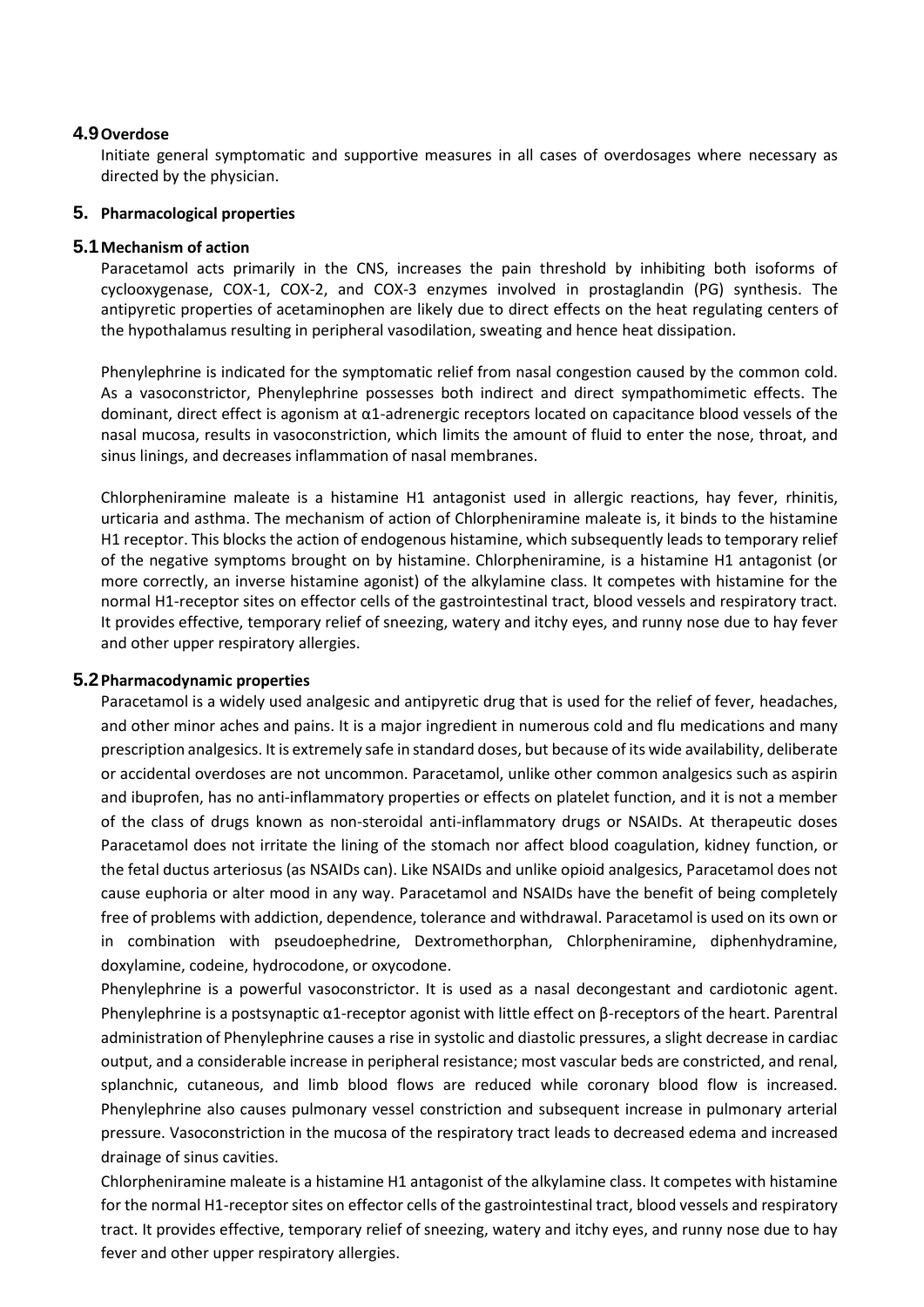### **5.3Pharmacokinetic properties**

Paracetamol is readily absorbed from the gastrointestinal tract with peak plasma concentrations occurring about 10 to 60 minutes after oral doses. Paracetamol is distributed into most body tissues. It crosses the placenta and is present in breast milk. Plasma-protein binding is negligible at usual therapeutic concentrations but increases with increasing concentrations. The elimination half-life of Paracetamol varies from about 1 to 3 hours. Paracetamol is metabolised mainly in the liver and excreted in the urine mainly as the glucuronide and sulfate conjugates. Less than 5% is excreted as unchanged Paracetamol. A minor hydroxylated metabolite (Nacetylp-benzoquinoneimine), is usually produced in very small amounts by cytochrome P450 isoenzymes (mainly CYP2E1 and CYP3A4) in the liver and kidney. It is usually detoxified by conjugation with glutathione but may accumulate after Paracetamol over dosage and cause tissue damage.

Phenylephrine has low oral bioavailability owing to irregular absorption and first-pass metabolism by monoamine oxidase in the gut and liver. When injected subcutaneously or intramuscularly it takes 10 to 15 minutes to act; subcutaneous and intramuscular injections are effective for up to about 1 hour and up to about 2 hours, respectively. Intravenous injections are effective for about 20 minutes. Systemic absorption follows topical application.

Chlorphenamine maleate is absorbed relatively slowly from the gastrointestinal tract, peak

plasma concentrations occurring about 2.5 to 6 hours after oral doses. Bioavailability is low,

values of 25 to 50% having been reported. Chlorphenamine appears to undergo considerable first-pass metabolism. About 70% of Chlorphenamine in the circulation is bound to plasma proteins. There is wide inter individual variation in the pharmacokinetics of Chlorphenamine; values ranging from 2 to 43 hours have been reported for the half-life. Chlorphenamine is widely distributed in the body, and enters the CNS. Chlorphenamine maleate is extensively metabolised. Metabolites include desmethyl- and didesmethylchlorphenamine. Unchanged drug and metabolites are excreted primarily in the urine; excretion is dependent on urinary pH and flow rate. Only trace amounts have been found in the faeces. Duration of action of 4 to 6 hours has been reported; this is shorter than may be predicted from pharmacokinetic parameters. More rapid and extensive absorption, faster clearance, and a shorter half-life have been reported in children.

## **6. Nonclinical properties**

## **6.1Animal Toxicology or Pharmacology**

NA.

# **7. Description**

Phenylephrine is in a class of medications called nasal decongestants. Its chemical name is hydrogen 3-

[(1R)-1-hydroxy-2-(methylamino)ethyl] phenol chloride and its structural formula is:



Its empirical formula [is C9H13NO2,](https://pubchem.ncbi.nlm.nih.gov/#query%3DC9H13NO2) and its molecular weight is 167.2 g/mol.

Chlorpheniramine maleate is in a class of medications called antihistamines. Its chemical name is(2Z)-but-2-enedioic acid; [3-(4-chlorophenyl)-3-(pyridin-2-yl)propyl] dimethylamine and its structural formula is :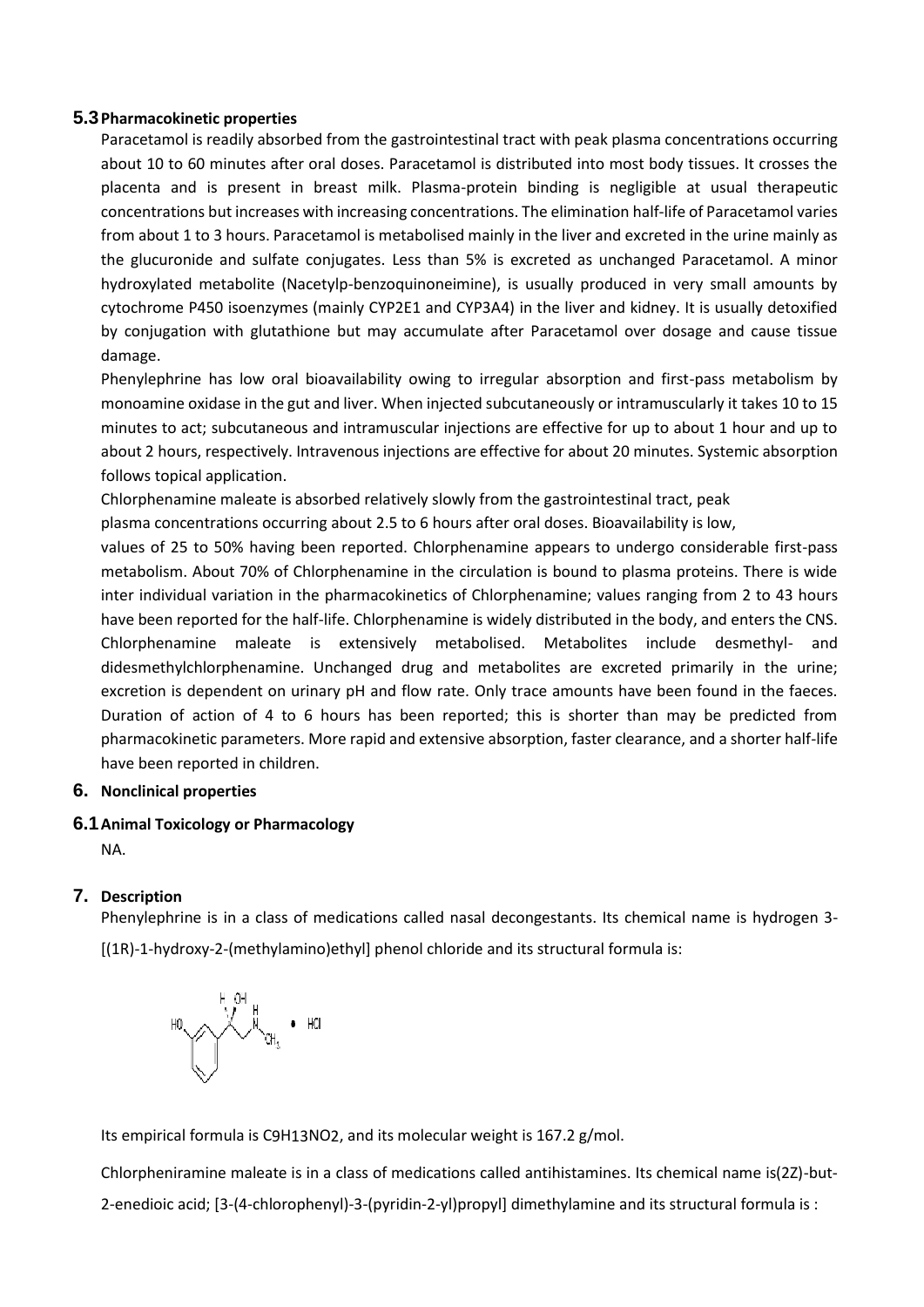

Its empirical formula is C16H19ClN2.C4H4O4 or C20H23ClN2O4and its molecular weight is 390.9.

Paracetamol belongs to Non-Steroidal Anti-inflammatory Drugs (NSAIDs). Its chemical name is N-acetylpara-aminophenol (APAP) and its structural formula is: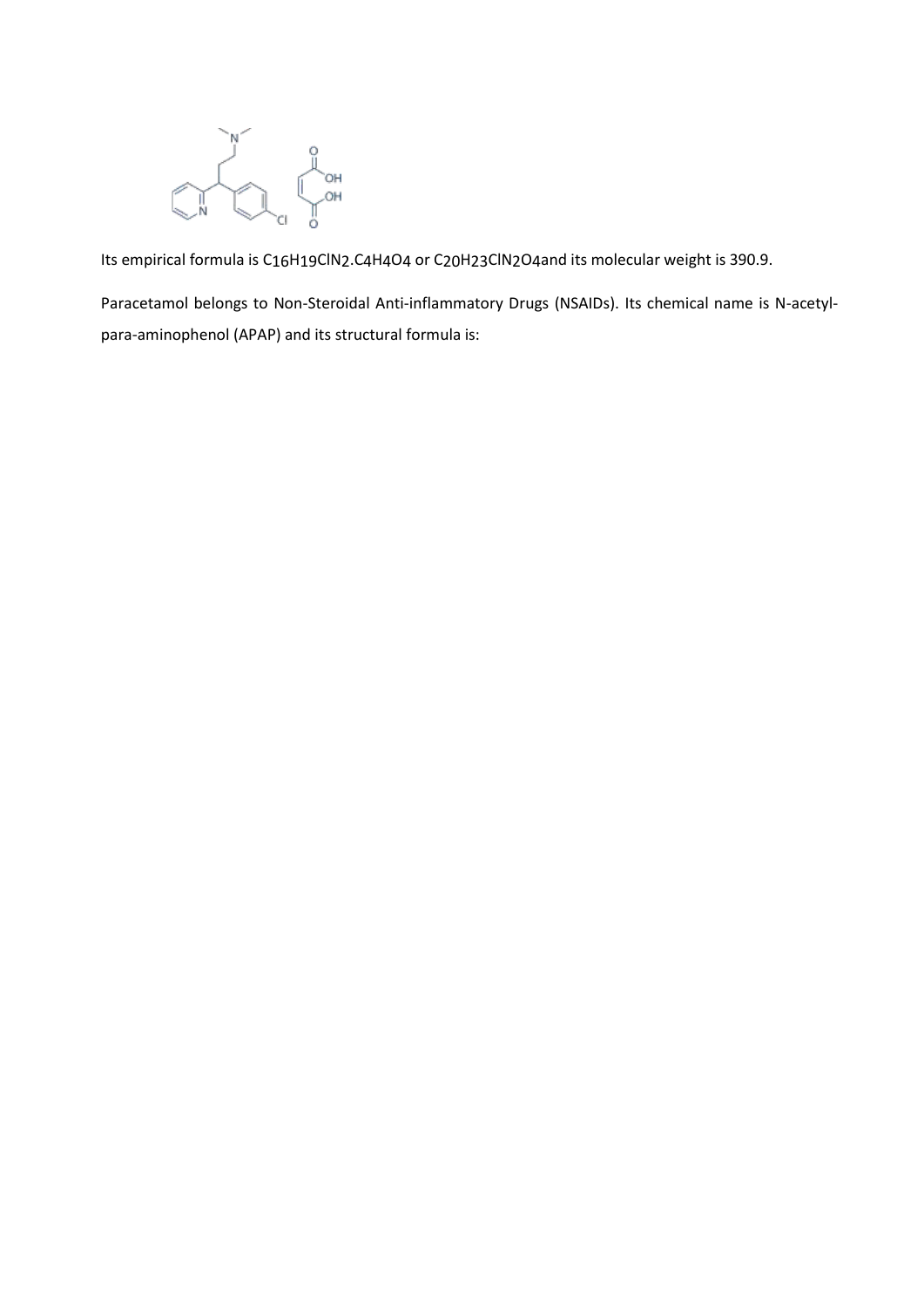

Its empirical formula is [C8H9NO2a](https://pubchem.ncbi.nlm.nih.gov/#query%3DC8H9NO2)nd its molecular weight is 155.19 g/mol.

## **8. Pharmaceutical particulars**

#### **8.1 Incompatibilities**

There are no known incompatibilities.

### **8.2 Shelf-life**

36 months.

#### **8.3Packaging Information**

Sinarest Oral Drops are available in 15 ml bottle.

#### **8.4Storage and handling instructions**

Store below 30 °C in a dark place and do not freeze it.

### **9. Patient Counselling Information**

#### **9.1Adverse Reactions**

Sinarest Oral Drops is generally well tolerated and adverse drug reactions are rare. Sinarest Oral Drops contains Paracetamol, Phenylephrine and Chlorpheniramine Maleate. Below we have mentioned the adverse drug reactions of Paracetamol, Phenylephrine and Chlorpheniramine Maleate.

Below mentioned is the summary of adverse drug reactions which may occur due to Paracetamol.

Paracetamol is safe as well as well tolerated drug and suspected adverse drug reaction are very rare and of mild intensity which are nausea, rashes or leukopenia. In very rare cases serious adverse drug reaction may occur including rash, itching/swelling (especially of the face/tongue/throat), severe dizziness and trouble breathing.

Below mentioned is the summary of adverse drug reaction which may occur due to Phenylephrine. Oral Phenylephrine hydrochloride may cause mild upset stomach, trouble sleeping, dizziness, lightheadedness, headache, nervousness, shaking, dry mouth or fast heartbeat.

Below mentioned are the adverse drug reaction may occur due to Chlorpheniramine Maleate. CNS: stimulation, sedation, drowsiness, excitability. CV: hypotension, palpitations, weak pulse. GI: epigastric distress, dry mouth, constipation. GU: urine retention. Respiratory: thick bronchial secretions.

## **9.2Drug Interactions**

#### **The below mentioned are the drug- drug interactions of Paracetamol:**

• Anticoagulant drugs (warfarin) - dosage may require reduction if paracetamol and anticoagulants are taken for a prolonged period of time.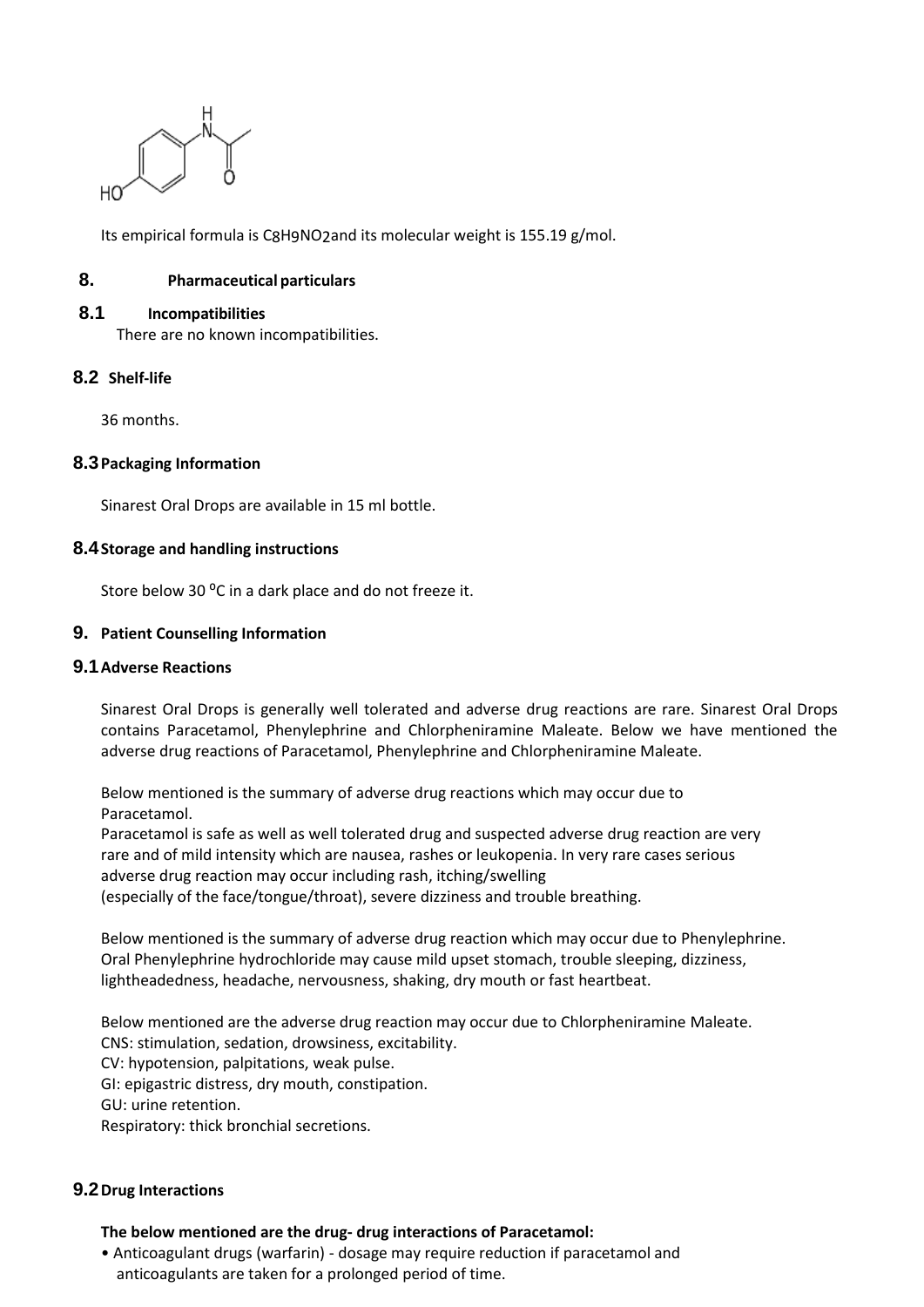- Paracetamol absorption gets increased by substances that increases gastric emptying, e.g. metoclopramide
- Paracetamol absorption is decreased by substances that decreases gastric emptying, e.g. propantheline, antidepressants with anticholinergic properties, and narcotic analgesics
- The risk of paracetamol toxicity may be increased in patients receiving other potentially hepatotoxic drugs or drugs that induce liver microsomal enzymes such as alcohol and anticonvulsant agents
- Paracetamol excretion may be affected and plasma concentrations altered when given with probenecid
- Colestyramine reduces the absorption of paracetamol if given within 1 hour of paracetamol

### **Below mentioned drug- drug interactions of Chlorpheniramine Maleate:**

- Drug-drug interactions of Chlorpheniramine Maleate may occur with CNS depressants as it may cause increased sedation.
- Drug-drug interactions of Chlorpheniramine Maleate may occur with MAO inhibitors as it causes increased anticholinergic effects.

### **Below mentioned drug- drug interactions of Phenylephrine Hydrochloride:**

Drug-drug interactions of Phenylephrine may occur with Monoamine Oxidase Inhibitors (MAOIs) or tricyclic antidepressants and an indirect or mixed-acting sympathomimetic and may result in a hypertensive crisis.

## **9.3.Dosage**

Sinarest Oral Drops should be taken as directed by physician or as mentioned in the table below.

| Weight in Kg    | Age in months | <b>Dose</b>                    |
|-----------------|---------------|--------------------------------|
| $2.5 - 9.7$ kg  | 1-6 months    | $\vert$ 0.2 ml tid / qid       |
| $6.7 - 11.8$ kg | 7-12 months   | $\vert$ 0.2 – 0.4 ml tid / gid |

## **9.4Storage**

Store below 30 °C in a dark place and do not freeze it.

## **9.5Risk Factors**

Refer part 4.4

## **9.6Self-monitoring information**

NA

## **9.7Information on when to contact a health care provider or seek emergency help**

Guardian of the patient (as patient is of age below 1 year) is advised to be alert for the emergence or worsening of the adverse event and should contact the prescribing physician.

## **9.8Contraindications**

The use of Sinarest Oral Drops is contraindicated in: